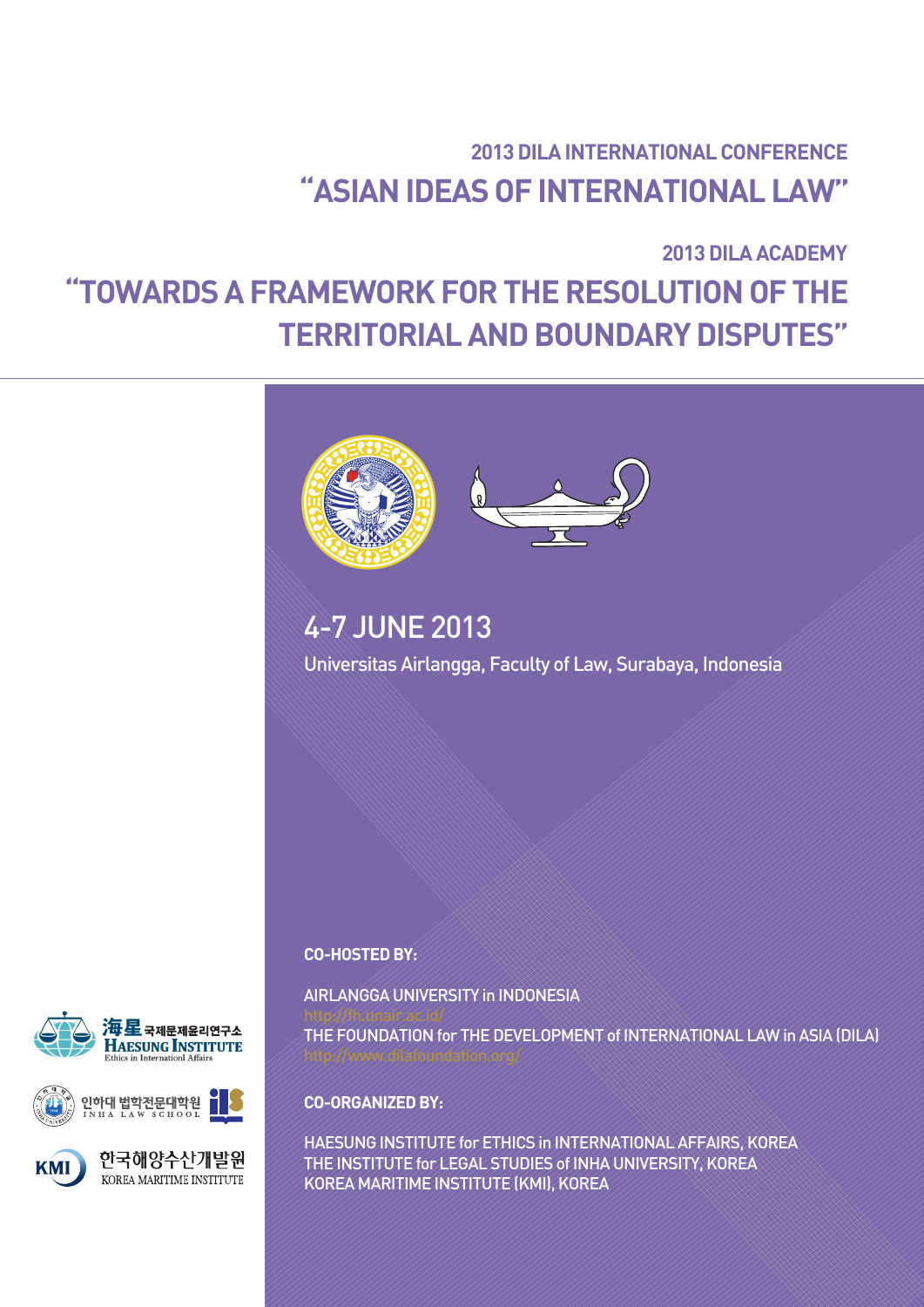# 4 JUNE 2013, TUESDAY

Arrival

#### 5 JUNE 2013, WEDNESDAY

- 08:30 09:00 REGISTRATION
- 09:00 09:10 WelcomeAddresses
- 09:00 09:05 Welcome Address by AIRLANGGAUNIVERSITY in INDONESIA
- 09:05 09:10 Welcome Address by Seokwoo LEE, Chairman, The Foundation for the Development of International Law in Asia (DILA); Professor of International Law, Inha University Law School, Korea
- 09:10 11:00 Session 1: Asian Practice and International Norms
- 09:10 10:20 **C** Chairperson:

Kevin YL TAN, Director, Equilibrium Consulting Pte Ltd; Professor (Adjunct), Faculty of Law, National University of Singapore

**O** Presentation by Paper Author:

'Asia' as a Conceptual Tool for International Legal Discourse: Its Validity or Invalidity

Paekeun PARK, Professor of International Law, Law School, Pusan National University, Korea

Impeaching a Judge: Asian Practice and International Norms

Mario GOMEZ, Executive Director, International Centre for Ethnic Studies, Colombo, Sri Lanka

International Law, International Relations, and Globalization: An Asian Approach of Teaching International Law

Surenda BHANDARI, Professor, Ritsumeikan University, Kyoto, Japan

### 10:20 – 10:30 **O** Comments by Discussant:

Young Kil PARK, Director of International Marine Affairs & Territory Research Center, Korea Maritime Institute, Korea

- 10:30 11:00 Discussion
- 11:00 11:30 CoffeeBreak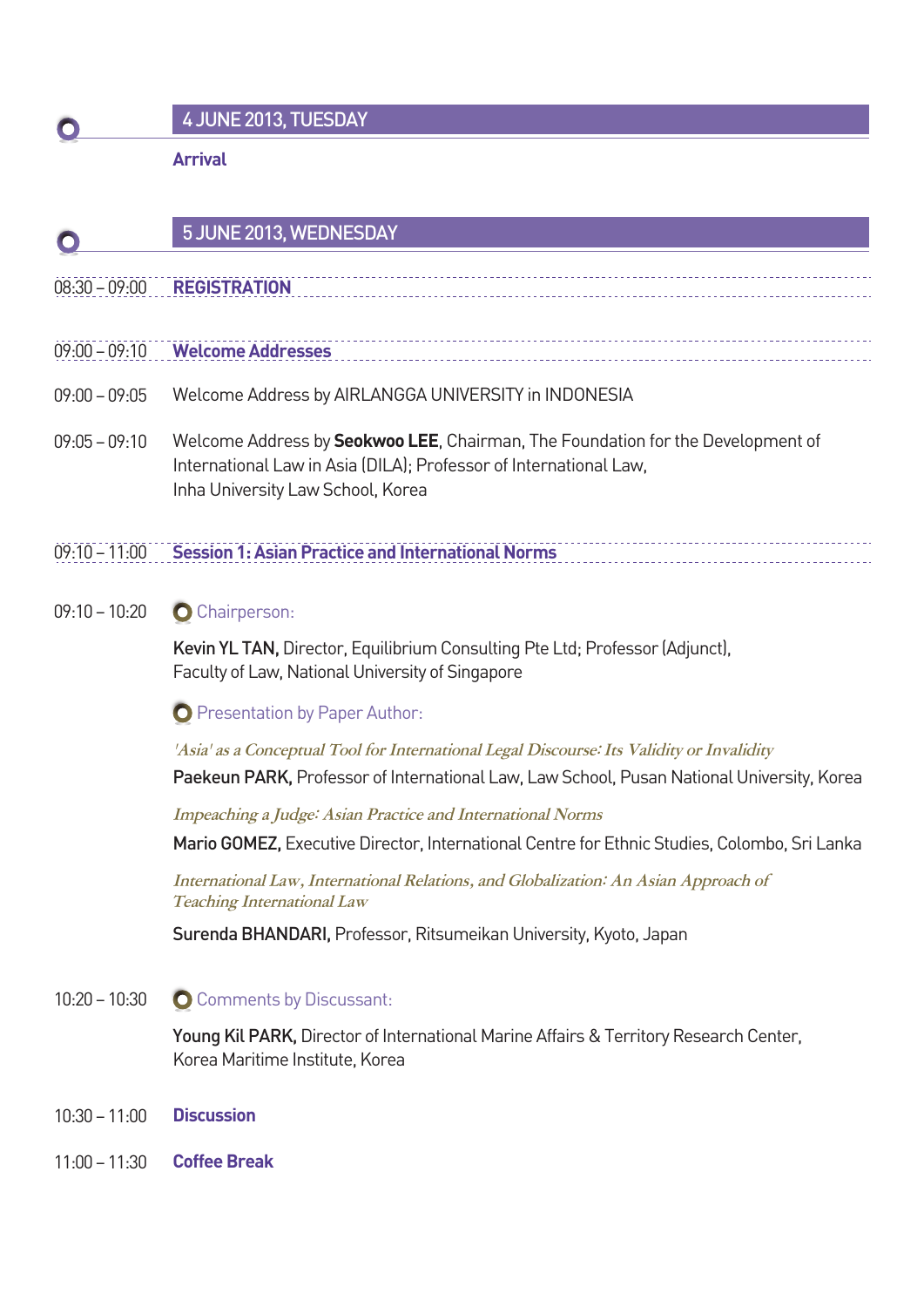### 11:30 – 13:00 Session 2: The Dynamics of Sovereignty in Asia

#### 11:30 – 12:20 **O** Chairperson:

Hee Eun LEE, Professor, Handong International Law School, Korea

**O** Presentation by Paper Author:

The Impact of the Preah Vihear Case towards the ASEAN Community

Kitti JAYANGAKULA, Professor, School of Law, Eastern Asia University, Thailand

Revisiting State Obligation on Virus Sample Sharing

Nurul BARIZAH, Ph.D, International Law Department, Faculty of Law, Universitas Airlangga, Surabaya, Indonesia

12:20 – 12:30 **O** Comments by Discussant:

Marsudi TRIATMODJO, Professor of International Law, Faculty of Law, Universitas Gadjah Mada, Jogyakarta, Indonesia

- 12:30 13:00 Discussion
- 13:00 14:00 Lunch

14:00 – 15:50 Session 3: Migrant Workers in Asia: Issues and Concerns in Establishing Cooperation between States . . . . . . . . . . . . . . . . .

#### 14:00 – 15:10 **C** Chairperson:

Hikmahanto JUWANA, Professor of International Law, Faculty of Law, Universitas Indonesia

**O** Presentation by Paper Author:

Recent Development on the Migration Issues in Korea: Korean-Chinese, Migrant Workers, Marriage Immigrant Women, and the Refugee Act

Seokwoo LEE, Chairman, The Foundation for the Development of International Law in Asia (DILA); Professor of International Law, Inha University Law School, Korea

Labour Migration from Bangladesh: Trends, Vulnerabilities and Protection

Sumaiya KHAIR, Professor, University of Dhaka, Bangladesh

Responsibility of State on the Protection of Migrant Workers in Informal Sectors: A Case of Indonesia

KOESRIANTI, Ph.D, International Law Department, Faculty of Law, Universitas Airlangga, Surabaya, Indonesia

#### 15:10 – 15:20 **O** Comments by Discussant:

Abdul Kadir JAILANI, Director of Economic Social and Culture, Ministry of Foreign Affairs, Republic of Indonesia

15:20 – 15:50 Discussion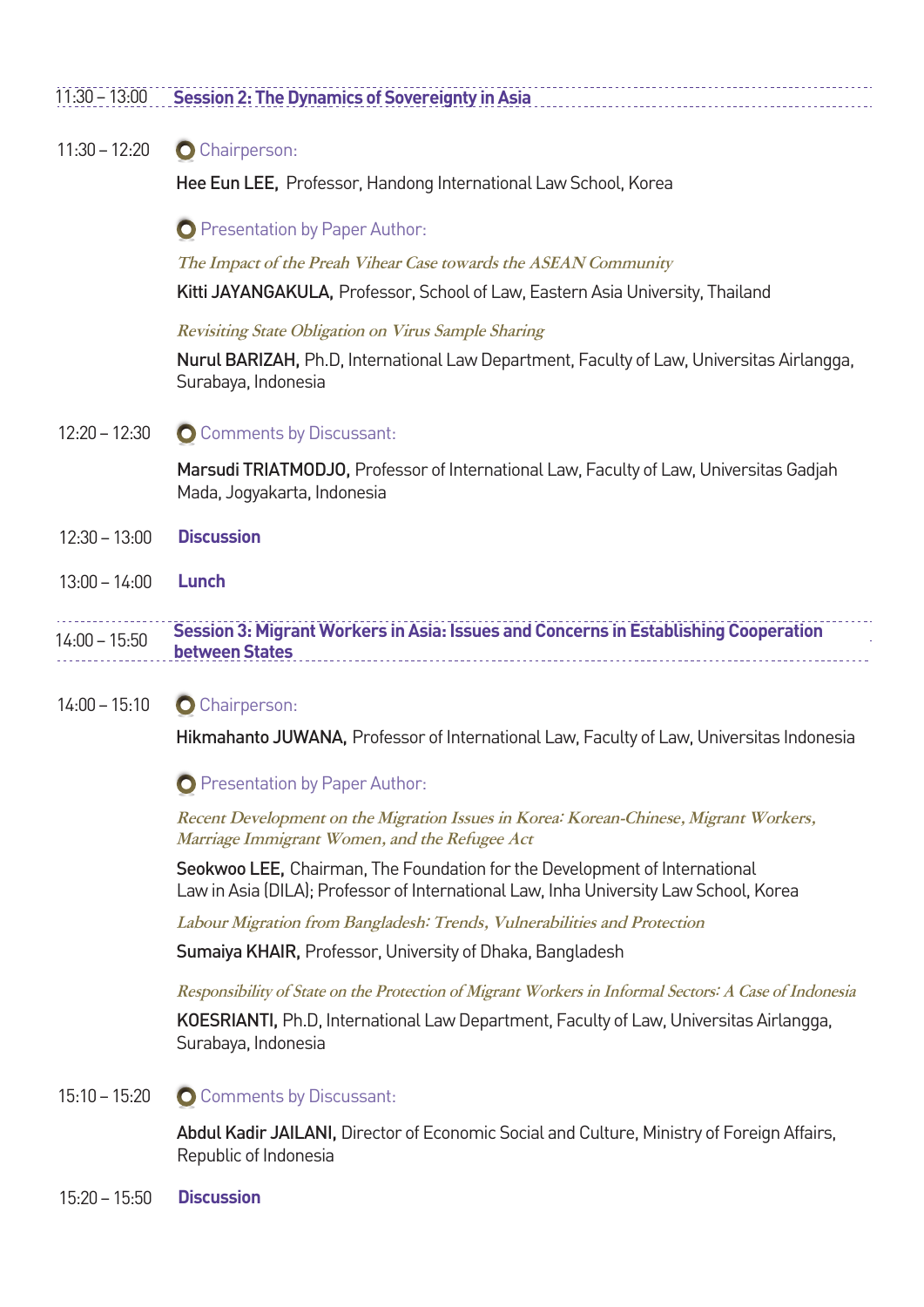### 15:50 – 16:30 Session 4: WRAP UP AND GENERAL DISCUSSION

#### 15:50 – 16:30 **O** Chairperson:

Seokwoo LEE, Chairman, The Foundation for the Development of International Law in Asia (DILA); Professor of International Law, Inha University Law School, Korea

16:30 Close of Conference

# 2013 DILA ACADEMY "TOWARDS A FRAMEWORK FOR THE RESOLUTION OF THE TERRITORIAL AND BOUNDARY DISPUTES"

## 6 JUNE 2013, THURSDAY

### 08:30 – 09:00 REGISTRATION

| $09:00 - 09:10$ | <b>Welcome Address</b>                                                                                                                                                                            |
|-----------------|---------------------------------------------------------------------------------------------------------------------------------------------------------------------------------------------------|
| $09:00 - 09:10$ | Welcome Address by <b>Seokwoo LEE</b> , Chairman, The Foundation for the Development of<br>International Law in Asia (DILA); Professor of International Law, Inha University Law<br>School, Korea |
| $09:10 - 10:00$ | <b>Session 1:</b>                                                                                                                                                                                 |
| $09:10 - 09:40$ | Positivism in International Law: State Sovereignty, Self-Determination, and Alternative Perspectives<br>Hee Eun LEE, Professor, Handong International Law School, Korea                           |
| $09:40 - 10:00$ | <b>Discussion</b>                                                                                                                                                                                 |
| $10:00 - 10:20$ | <b>Coffee Break</b>                                                                                                                                                                               |
| $10:20 - 11:10$ | <b>Session 2:</b>                                                                                                                                                                                 |
| $10:20 - 10:50$ | Provisional Measures of the International Courts in the Maritime and Territorial Dispute Settlement<br>Jee Hyun CHOI, Senior Researcher, Korea Maritime Institute (KMI), Korea                    |
| $10:50 - 11:10$ | <b>Discussion</b>                                                                                                                                                                                 |

11:10 – 11:30 Coffee Break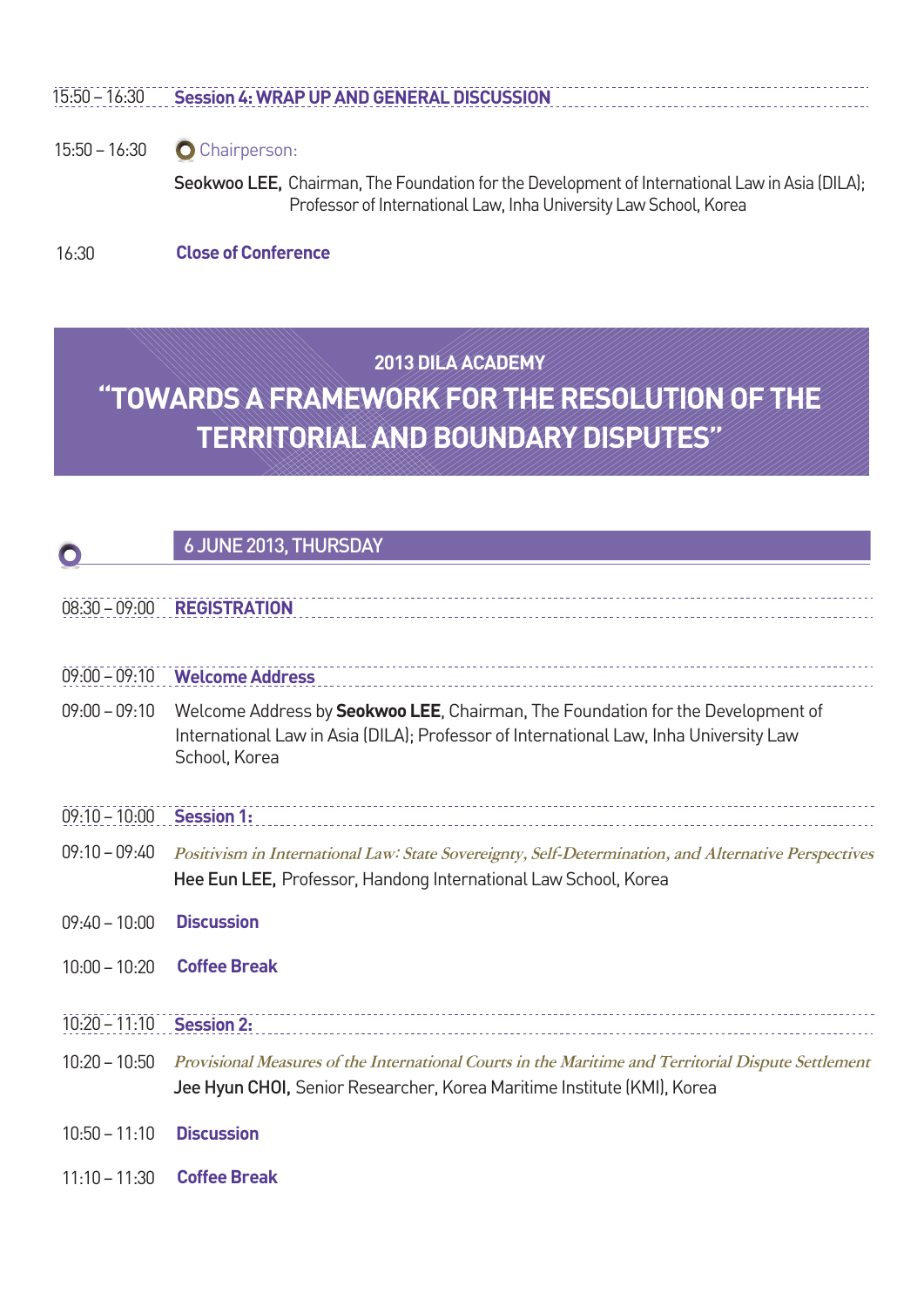| $11:30 - 12:20$ Session 3: |                                                                                                                                                                                                                                                                                                                   |
|----------------------------|-------------------------------------------------------------------------------------------------------------------------------------------------------------------------------------------------------------------------------------------------------------------------------------------------------------------|
| $11:30 - 12:00$            | The Role of History in International Dispute Settlement: The Pedra Branca Case (Singapore v Malaysia)<br>Kevin YL TAN, Director, Equilibrium Consulting Pte Ltd; Professor (Adjunct), Faculty of Law,<br>National University of Singapore                                                                         |
| $12:00 - 12:20$            | <b>Discussion</b>                                                                                                                                                                                                                                                                                                 |
| $12:20 - 13:30$            | Lunch                                                                                                                                                                                                                                                                                                             |
| 13:30 - 14:20 Session 4:   |                                                                                                                                                                                                                                                                                                                   |
|                            | 13:30 - 14:00 The ITLOS' Bangladesh and Myanmar in the Bay of Bengal Judgment and Its Effect on<br><b>East Asian Maritime Delimitation</b><br>Seokwoo LEE, Chairman, The Foundation for the Development of International Law in Asia (DILA);<br>Professor of International Law, Inha University Law School, Korea |
| $14:00 - 14:20$            | <b>Discussion</b>                                                                                                                                                                                                                                                                                                 |
| $14:20 - 14:40$            | <b>Coffee Break</b>                                                                                                                                                                                                                                                                                               |
| 14:40 - 15:30 Session 5:   |                                                                                                                                                                                                                                                                                                                   |
| $14:40 - 15:10$            | Indonesia's Experience in Settling Its Territorial Disputes with its Neighbours<br>Juwana HIKMAHANTO, Professor, Faculty of Law, Universitas Indonesia, Indonesia                                                                                                                                                 |
| $15:10 - 15:30$            | <b>Discussion</b>                                                                                                                                                                                                                                                                                                 |
|                            | 15:30 - 15:50 Coffee Break                                                                                                                                                                                                                                                                                        |
| $15:50 - 16:40$            | <b>Session 6:</b>                                                                                                                                                                                                                                                                                                 |
| $15:50 - 16:20$            | History and Judicial Settlement of Territorial Dispute-The Case of Dokdo/Takeshima Problem<br>Paekeun PARK, Professor of International Law, Law School, Pusan National University, Korea                                                                                                                          |
| $16:20 - 16:40$            | <b>Discussion</b>                                                                                                                                                                                                                                                                                                 |
| $16:40 - 17:00$            | <b>Coffee Break</b>                                                                                                                                                                                                                                                                                               |

## 17:00 – 17:30 Session 7: WRAP UP AND GENERAL DISCUSSION

## O Chairperson:

Seokwoo LEE, Chairman, The Foundation for the Development of International Law in Asia (DILA); Professor of International Law, Inha University Law School, Korea

17:30 Close of ACADEMY